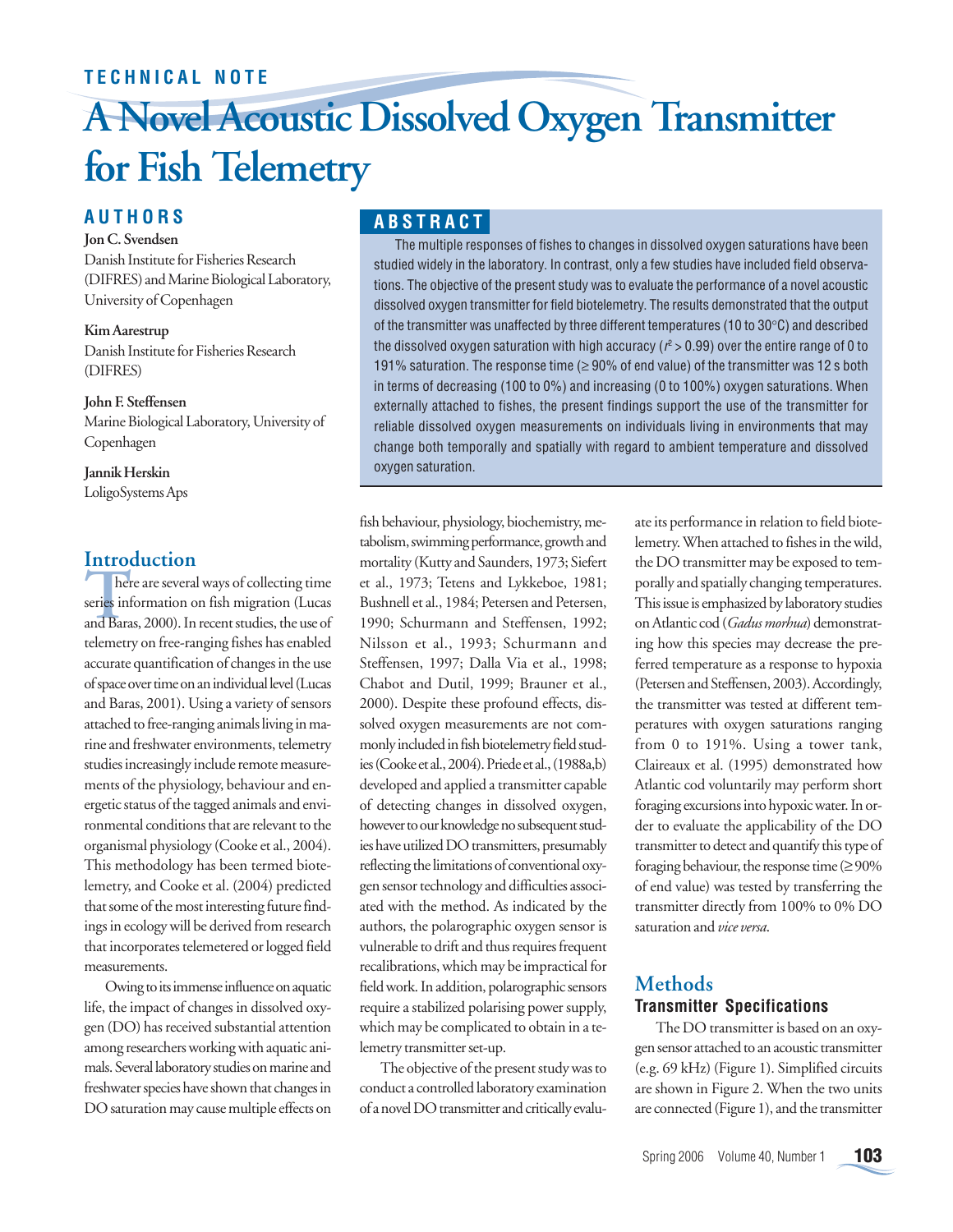is activated using a reed switch, the DO saturation in the water is determined and transmitted to a hydrophone connected to a receiver. Multiple transmitters may apply different frequencies, which would allow simultaneous reception of signals from several transmitters. In response to changing DO saturations, the transmitter modulates the inter pulse period. Dissolved oxygen saturations ranging from 0% to 200% corresponds to inter pulse periods ranging from 1000 ms to 3000 ms. Thus, the DO saturation is transmitted with a frequency of 1 – 0.33 Hz. The pulse length is 10 ms. The output power level is 148 – 150 dB re 1 µPa @ 1m, and it is similar to other acoustic telemetry transmitters (e.g. the V13 transmitter available from Vemco Ltd., Halifax, Nova Scotia, Canada). The signal transmission distance depends on numerous factors including the oc-

#### **FIGURE 1**

The acoustic DO transmitter. The sensing and transmitting units are connected by two wires. The battery is included in the transmitting unit, and the sensing surface is indicated by the white circle.



currence of waves, bubbles, thermoclines, haloclines, boat traffic etc.

The DO transmitter applies a galvanic oxygen sensor type, which measures the oxygen saturation of the water. The sensor produces a voltage of 0 and 20 mV in response to 0% and 100% saturation, respectively. Effectively, this enhances battery life as power is only used for the transmitting unit. The accuracy of the transmitting unit itself is  $\pm 1\%$  when the output (mV) from the oxygen sensing unit corresponds to DO saturations  $\geq$  25%. Below 25%, the accuracy is ±2%. The accuracy of the sensing unit is  $\pm 1\%$ . Both the sensing and the transmitting units are unaffected by different salinities and by pressure equivalent to a water depth of 2000 m.

The total mass of the DO transmitter is 15 g in air and it houses a silver oxide battery with an expected life-time of 30 days in severe hypoxia (i.e. short inter pulse periods). The lengths of the sensing and the transmitting units are 27 and 30 mm, respectively. The diameter is 12.5 mm. Owing to a low oxygen consumption of the galvanic oxygen sensor type, a minimum flow of less than  $1 \text{ cm s}^{-1}$  is required. The transmitting unit was developed in cooperation with Thelma, Trondheim, Norway but the DO transmitter is available from LoligoSystems, Hobro, Denmark. The DO transmitter may be supplied with the transmitting unit and the sensing unit disconnected or connected and sealed with epoxy. In the latter case, the length

## **FIGURE 2**

The simplified circuits of the acoustic DO transmitter.



of the sensing unit is reduced to 23 mm. The acoustically transmitting unit could potentially be substituted by a unit transmitting VHF radio signals (Lucas and Baras, 2000). Such an arrangement may be appropriate for studies on fishes living in freshwater. Alternatively, the oxygen sensor could be attached to a data storage tag (Lucas and Baras, 2000).

### **Experimental Procedures**

In order to evaluate the DO transmitter in terms of water temperature, the two connected units were submerged in a 0.5 l conical bottle with demineralised water and stirred on a magnetic stirrer. Constant water temperature was maintained using a digital temperature controlling unit, a 100 W aquarium heater and a cooling bath. A DIGAMIX gas mixing pump from H. Wösthoff, Germany (type M 300/a) was used to obtain appropriate mixtures of gaseous oxygen and nitrogen. Gas mixtures were bubbled through a ceramic diffuser immersed in the conical bottle to maintain accurate oxygen saturations in the water. A Vemco VR60 acoustic receiver picked up the signals from the transmitting unit and provided the inter pulse periods (to nearest ms). These procedures were followed at 10, 20 and  $30^{\circ}$  C ( $\pm$  0.1°C) using oxygen contents adjusted to 0, 48, 96, 143 and 191% saturation. The temperatures 20 and 30 ° C ( $\pm$  0.1° C) were examined using 100% saturation. At each temperature, three inter pulse periods were logged per oxygen level. A similar approach was applied to examine the response time of the DO transmitter. Using gaseous nitrogen and air bubbled through ceramic diffusers, 100% and 0% DO saturations were established in two 1 l buckets with identical flows, created by two  $400$  l h<sup>-1</sup> water pumps. Water temperature was kept at  $18^{\circ}$  C ( $\pm$  0.2° C). The DO transmitter was held in the 100% saturation bucket, allowed to stabilize and then transferred directly to the 0% saturation bucket. The Vemco VR60 receiver recorded the inter pulse periods. As the inter pulse periods stabilized at values equivalent to 0% saturation, the DO transmitter was transferred back to the 100% saturation. Simultaneously, the receiver recorded the corresponding inter pulse periods until they stabilized at values equivalent to 100% saturation.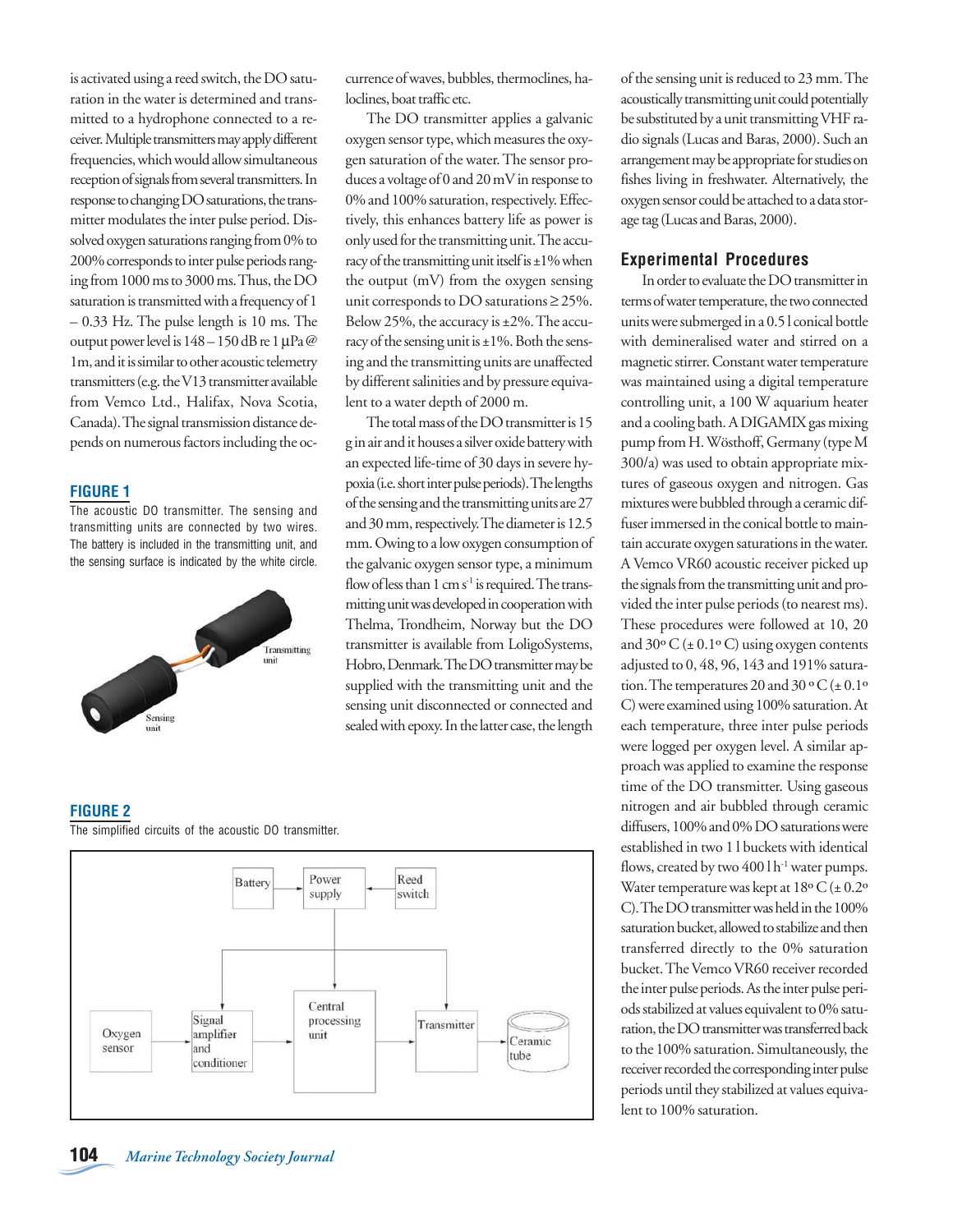## **Results**

The inter pulse periods, recorded from the transmitting unit, varied with the DO saturation in the water (Figure 3). There were no indications of any temperature effects on the transmitter output. Data were consequently pooled and described by the following linear equation:  $y = 0.10$  ( $\pm$  0.00)  $x - 100.55$  ( $\pm$ 

### **FIGURE 3**

Linear relationship between the transmitted inter pulse period (ms) and the dissolved oxygen saturation  $(%)$  of the water  $(n = 51)$ .



#### **FIGURE 4**

Transmitter output at 18°C describing the measured oxygen saturation (%) of the water when the transmitter was transferred directly from 100% to 0% saturation (beginning at dashed line A) and vice *versa* (beginning at dashed line B) ( $n = 64$ ).



0.93) (*P* < 0.0001) where y is the oxygen content (% saturation), x is the inter pulse period (ms), and  $\pm$  1 S.E. are given in parentheses. Both estimated parameters were significant (*P* < 0.0001). The equation gave a highly accurate estimate of oxygen content in the water  $(r^2)$ > 0.99). The transmitter responded rapidly to the decreasing and increasing oxygen saturations (Figure 4). In both cases,  $\geq 90\%$  of the end value was reached in 12 s.

## **Discussion**

This is the first study to provide a controlled laboratory examination of a biotelemetry transmitter capable of measuring oxygen content in the water. When attached to a fish, the transmitter will rapidly determine the oxygen saturation of water in the immediate vicinity of the fish within the tested temperature range. Commonly, the exposures of individual free-ranging fishes to physiochemical variables in the field have been quantified by equipping the animal with a conventional telemetry transmitter and subsequently measuring the physiochemical variables in the vicinity of the individual (Knights et al., 1995). Particularly in the marine environment, this methodology may infer some disadvantages including difficulties in terms of securing that the variables are measured appropriately close to the fish; disturbances of the fish and a relatively low temporal resolution of the measurements as it may be unsuitable to conduct the measurements at a high frequency. The oxygen transmitter described here offers some advantages as it is not subject to these constraints.

The sensor unit of the transmitter must remain in contact with the water. Thus, the sensor unit or the entire transmitter must be attached externally (Mellas & Haynes, 1985; Økland et al., 2003; Crook, 2004) to the fish. Unlike intraperitoneal attachment, which is currently the preferred method for most other transmitters, external attachment is vulnerable to bio-fouling (Thorstad et al., 2001). The impact of bio-fouling will, however, depend on season, temperature, eutrophication level, study duration, etc. In addition, external attachment may lead to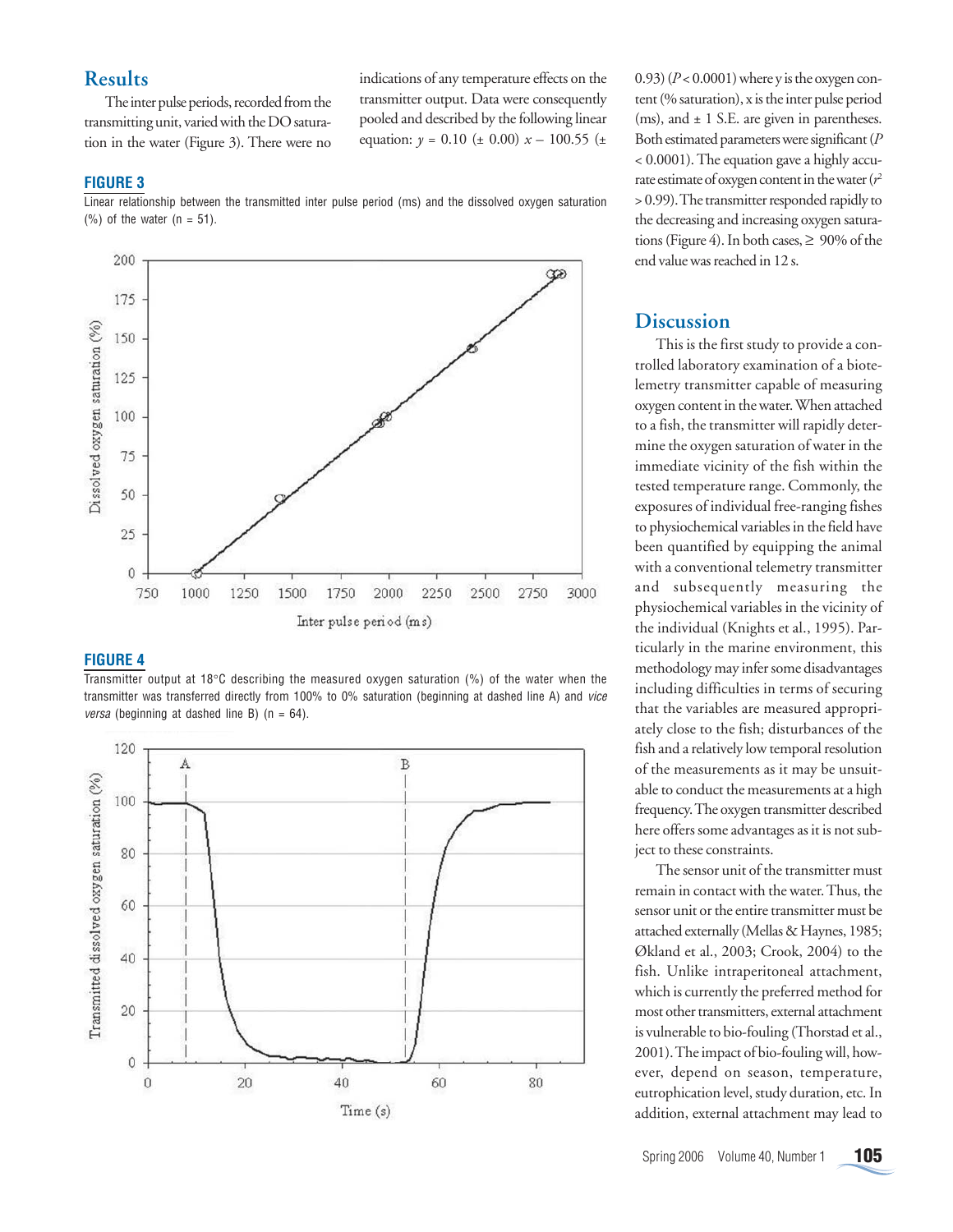other problems such as the loss of postural equilibrium, increased drag, and physical entanglement and snagging (Lucas & Baras, 2001; Rikardsen & Thorstad, 2006). Hence, it is crucial that negative impacts of the externally attached oxygen transmitter are considered whenever it is included in a study.

When attached to a fish, it is important that the oxygen sensing unit is exposed to an adequate water velocity. This may be accomplished if species living in lotic habitats are investigated. For example, during summer time brown trout (*Salmo trutta*) and Atlantic salmon (*Salmo salar*) show the highest preference for water velocities ranging from approximately 10 to 25 cm s<sup>-1</sup> (Heggenes and Dokk, 2001). An alternative approach involves fishes that induce the needed water velocity because of their sustained swimming activity. Presumably, this applies to certain pelagic marine fishes such as the elasmobranchs, scombrids and thunnids as they normally maintain a forward swimming speed to generate appropriate lift to prevent sinking (Jobling, 1995).

Acoustically tagged fishes are commonly positioned manually using a directional hydrophone (Lyons and Lucas, 2002) and fish telemetered in the field may be physiologically sampled prior to release (Aarestrup et al., 2000), during the experiment (Nielsen et al., 2004) and recaptured *post* experimentally (Koed and Thorstad, 2001). Using the latter approach, Koed et al. (in press) related differences in growth of northern pike (*Esox lucius)* to their annual movements. In parallel, the oxygen transmitter may permit the quantification of the long term oxygen history of individuals and the associated behavioural and possibly physiological responses. Few studies have applied biotelemetry tools to document the responses of fishes to changing environmental conditions *in situ* and in real time (Cooke and Schreer, 2003). In combination with other biotelemetry tools (Cooke et al., 2004), the oxygen transmitter may allow quantification of the physiological costs resulting from chronic or repetitive exposures to oxygen stress (i.e. allostatic load [McEven and Wingfield, 2003]) of free-living fishes.

## **Conclusion**

 The majority of previous fish telemetry studies have been conducted in freshwater resulting in a substantial advance in our knowledge in recent years (Lucas and Baras, 2001). Acoustic telemetry on marine species is however, increasingly included in studies (Clements et al., 2005) regarding aquaculture (Cubitt et al., 2005), marine protected areas, home range and habitat use (Humston et al., 2005; Lindholm et al., 2005; Meyer and Holland, 2005; Picciulin et al., 2005; Popple and Hunte, 2005; Spedicato et al., 2005; Starr et al., 2005; Szedlmayer and Schroepfer, 2005; Topping et al., 2005) and swimming (Løkkeborg et al., 2002; Lacroix et al., 2005), food search (Løkkeborg, 1998; Løkkeborg & Fernö, 1999; Løkkeborg et al., 2000) and homing (Mitamura et al., 2005) behaviours. As the signal of the oxygen transmitter evaluated in the present study is acoustic, it may be applied in the marine environment. Such studies are likely to result in new insights and may provide field support for previous laboratory results.

## **References**

**Aarestrup,** K., Nielsen, C. and Madsen, S. S. 2000. Relationship between gill Na+ ,K+ - ATPase activity and downstream movement in domisticated and first-generation offspring of wild anadromous brown trout (*Salmo trutta*). Can J Fish Aquat Sci. 57:2086–2095.

**Brauner,** C. J., Seidelin, M., Madsen, S. S. and Jensen, F. B. 2000. Effects of freshwater hyperoxia and hypercapnia and their influences on subsequent seawater transfer in Atlantic salmon (*Salmo salar*) smolts. Can J Fish Aquat Sci. 57:2054–2064.

**Bushnell,** P. G., Steffensen, J. F. and Johansen, K. 1984. Oxygen consumption and swimming performance in hypoxia-acclimated rainbow trout *Salmo gairdneri*. J Exp Biol. 113:225–235.

**Chabot,** D. and Dutil, J.-D. 1999. Reduced growth of Atlantic cod in non-lethal hypoxic conditions. J Fish Biol. 55:472–491.

**Claireaux,** G., Webber, D. M., Kerr, S. R. and Boutilier, R. G. 1995. Physiology and behaviour of free-swimming Atlantic cod (*Gadus morhua*) facing fluctuating salinity and oxygenation conditions. J Exp Biol. 198:61-69.

**Clements,** S., Jepsen, D., Karnowski, M. and Schreck, C. B. 2005. Optimization of an acoustic array for detecting transmitterimplanted fish. N Amer J Fish Manage. 25:429-436.

**Cooke,** S. J., Hinch, S. G., Wikelski, M., Andrews, R. D., Kuchel, L. J., Wolcott, T. G. and Butler, P. J. 2004. Biotelemetry: a mechanistic approach to ecology. Trends Ecol Evol. 19:334–343.

**Cooke,** S. J. and Schreer, J. F. 2003. Environmental monitoring using physiological telemetry – a case study examining common carp responses to thermal pollution in a coalfired generating station effluent. Water Air Soil Poll. 142:113–136.

**Crook,** D. A. 2004. A method for externally attaching radio transmitters to minimize dermal irritation. J Fish Biol. 64:258-261.

**Cubitt,** K. F., Churchill, S., Rowsell, D., Scruton, D. A. and McKinley, R. S. 2005. 3 dimensional positioning of salmon in commercial sea cages: assessment of a tool for monitoring behaviour. In: Proceedings of the Fifth Conference on Fish Telemetry held in Europe, Aquatic telemetry: advances and applications. pp. 25-33. Rome: FAO/ COISPA.

**Dalla Via,** J., Van den Thillart, G., Cattani, O. and Cortesi, P. 1998. Behavioural responses and biochemical correlates in *Solea solea* to gradual hypoxic exposure. Can J Zool. 76:2108–2113.

**Heggenes,** J. and Dokk, J. G. 2001. Contrasting temperatures, waterflows, and light: seasonal habitat selection by young Atlantic salmon and brown trout in a boreonemoral river. Regul Rivers: Res & Manage. 17:623–635.

**Humston,** R., Ault, J. S., Larkin, M. F. and Luo, J. G. 2005. Movement and site fidelity of the bonefish *Albula vulpes* in the Northern Florida Keys determined by acoustic telemetry. Mar Ecol Prog Ser. 291:237-248.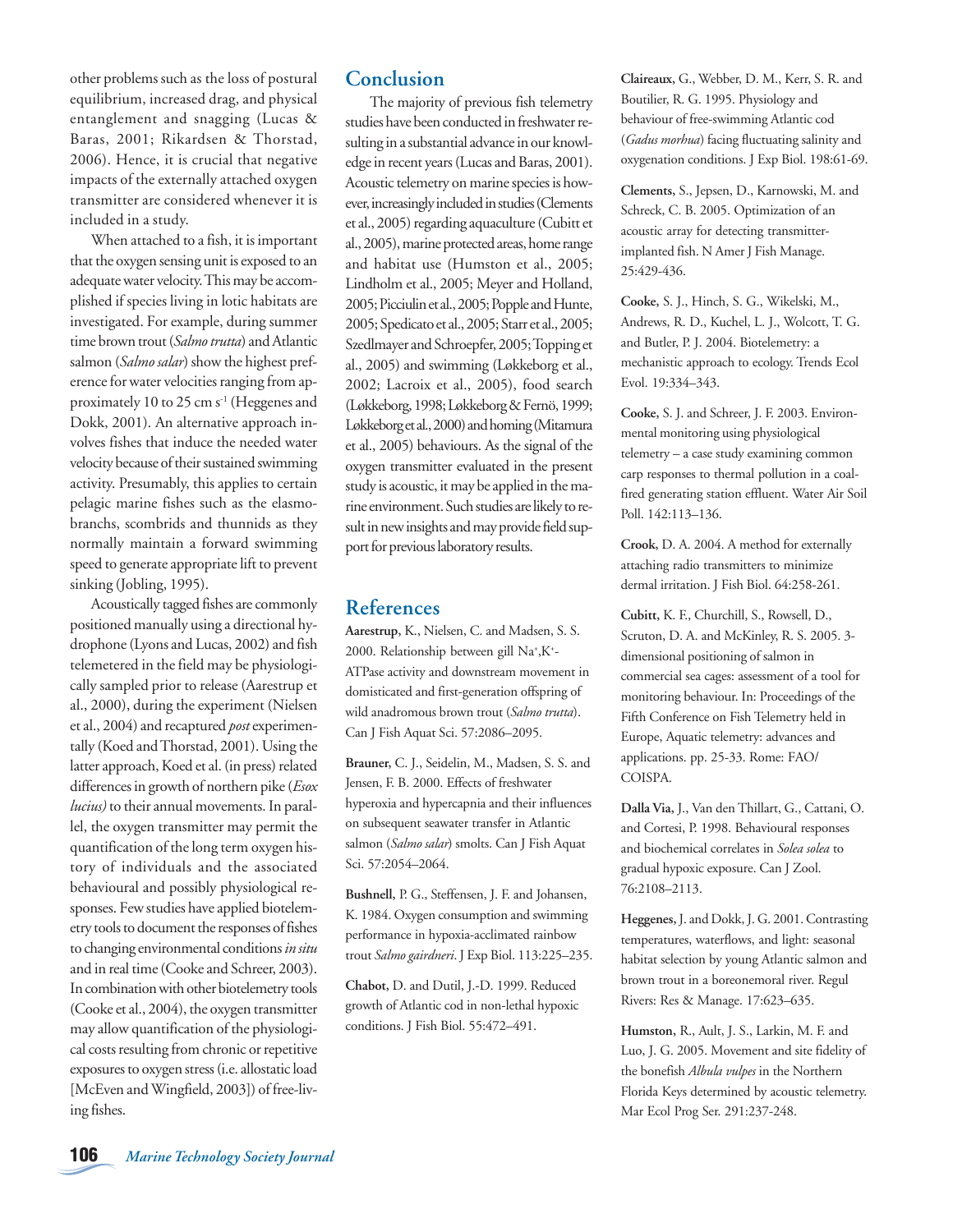**Jobling,** M. 1995. Environmental biology of fishes. London: Chapman & Hall. 470 pp.

**Knights,** B. C., Johnson, B. L. and Sandheinrich, M. B. 1995. Responses of bluegills and black crappies to dissolved oxygen, temperature, and current in backwater lakes in Upper Mississippi River during winter. N Amer J Fish Manage. 15:390–399.

**Koed,** A. and Thorstad, E. B. 2001. Long-term effect of radio-tagging on the swimming performance of pikeperch. J Fish Biol. 58:1753–1756.

**Koed,** A., Balleby, K., Mejlhede, P. and Aarestrup, K. (in press). Annual movement of adult pike (*Esox lucius* L.). Ecol Freshw Fish.

**Kutty,** M. N. and Saunders, R. L. 1973. Swimming performance of young Atlantic salmon (*Salmo salar*) as affected by reduced ambient oxygen concentration. J Fish Res Bd Can. 30:223–227.

**Lacroix,** G. L., Knox, D. and Stokesbury, M. J. W. 2005. Survival and behaviour of post-smolt Atlantic salmon in coastal habitat with extreme tides. J. Fish Biol. 66:485-498.

**Lindholm,** J., Fangman, S., Kaufman, L. and Miller, S. 2005. *In situ* tagging and tracking of coral reef fishes from the Aquarius undersea laboratory. Marine Tech Soc J. 39(1):68-73.

**Løkkeborg,** S. 1998. Feeding behaviour of cod, *Gadus morhua*: activity rhythm and chemically mediated food search. Anim Behav. 56:371-378

**Løkkeborg,** S. and Fernö, A. 1999. Diel activity pattern and food search behaviour in cod, *Gadus morhua*. Environ Biol Fishes. 54:345-353

**Løkkeborg,** S., Fernö, A. and Jørgensen, T. 2002. Effect of position-fixing interval on estimated swimming speed and movement pattern of fish tracked with a stationary positioning system. Hydrobiologia. 483:259-264.

**Løkkeborg,** S., Skajaa, K. and Fernö, A. 2000. Food-search strategy in ling (*Molva molva* L.):crepuscular activity and use of space. J Exp Mar Biol Ecol. 247:195-208.

**Lucas,** M. C. and Baras, E. 2000. Methods for studying spatial behaviour of freshwater fishes in the natural environment. Fish and Fisheries. 1:283–316.

**Lucas,** M. C. and Baras, E. 2001. Migration of freshwater fishes. Oxford: Blackwell Science Ltd. 420 pp.

**Lyons,** J. and Lucas, M. C. 2002. The combined use of acoustic tracking and echosounding to investigate the movement and distribution of common bream (*Abramis brama*) in the River Trent, England. Hydrobiologia. 483:265–273.

**McEven,** B. S. and Wingfield, J. C. 2003. The concept of allostasis in biology and biomedicine. Horm Behav. 43:2–15.

**Mellas,** E. J. & Haynes, J. M. 1985. Swimming performance and behavior of rainbow trout (*Salmo gairdneri*) and white perch (*Morone americana*): effects of attaching telemetry transmitters. Can J Fish Aquat Sci. 42:488–493.

**Meyer,** C. G. and Holland, K. N. 2005. Movement patterns, home range size and habitat utilization of the bluespine unicornfish, *Naso unicornis* (Acanthuridae) in a Hawaiian marine reserve. Environ Biol Fishes.73:201-210.

**Mitamura,** H., Arai, N., Sakamoto, W., Mitsunaga, Y., Tanaka, H., Mukai, Y., Nakamura, K., Sasaki, M. and Yoneda, Y. 2005. Role of olfaction and vision in homing behaviour of black rockfish *Sebastes inermis*. J Exp Mar Biol Ecol. 322:123-134.

**Nielsen,** C., Aarestrup, K., Nørum, U. and Madsen, S. S. 2004. Future migratory behaviour predicted from premigratory levels of gill Na+ /K+ -ATPase activity in individual wild brown trout (*Salmo trutta*). J Exp Biol. 207:527–533.

**Nilsson,** G. E., Rosén, P. and Johansson, D. 1993. Anoxic depression of spontaneous locomotor activity in crucian carp quantified by a computerized imaging technique. J Exp Biol. 180:153–162.

**Økland,** F., Hay, C. J, Næsje, T. F., Nickandor, N. & Thorstad, E. B. 2003. Learning from unsuccessful radio tagging of common carp in a Namibian reservoir. J. Fish Biol. 62:735-739.

**Petersen,** J. K. and Petersen G. I. 1990. Tolerance, behaviour and oxygen consumption in the sand goby, *Pomatoschistus minutus* (Pallas), exposed to hypoxia. J Fish Biol. 37:921–933.

**Picciulin,** M., Umani, M., Costantini, M., Spoto, M. and Ferrero, E. A. 2005. Preliminary results from an exploratory translocation study at the Natural Marine Reserve of Miramare (Trieste, Italy). In: Proceedings of the Fifth Conference on Fish Telemetry held in Europe, Aquatic telemetry: advances and applications. pp. 203-209. Rome: FAO/COISPA.

**Popple,** I. D., and Hunte, W. 2005. Movement patterns of *Cephalopholis cruentata* in a marine reserve in St Lucia, W. I., obtained from ultrasonic telemetry. J Fish Biol. 67:981-992

**Priede,** I. G., Solbé, J. F. D. L. G. and Nott, J. E. 1988a. An acoustic telemetry transmitter for the study of the exposure of fish to variations in environmental dissolved oxygen. J Exp Biol. 140:563–567.

**Priede,** I. G., Solbé, J. F. D. L. G., Nott, J. E., O'Grady, K. T. and Cragg-Hine, D. 1988b. Behaviour of adult Atlantic salmon, *Salmo salar* L., in the estuary of the River Ribble in relation to variations in dissolved oxygen and flow. J Fish Biol. 33:133–139.

**Rikardsen,** A. H. and Thorstad, E. B. 2006. External attachment of data storage tags increases probability of being recaptured in nets compared to internal tagging. J Fish Biol. 68:963–968.

**Schurmann,** H. and Steffensen, J. F. 1992. Lethal oxygen levels at different temperatures and the preferred temperature during hypoxia of the Atlantic cod, *Gadus morhua* L. J Fish Biol. 41:927–934.

**Schurmann,** H. and Steffensen, J. F. 1997. Effects of temperature, hypoxia and activity on the metabolism of juvenile Atlantic cod. J Fish Biol. 50:1166–1180.